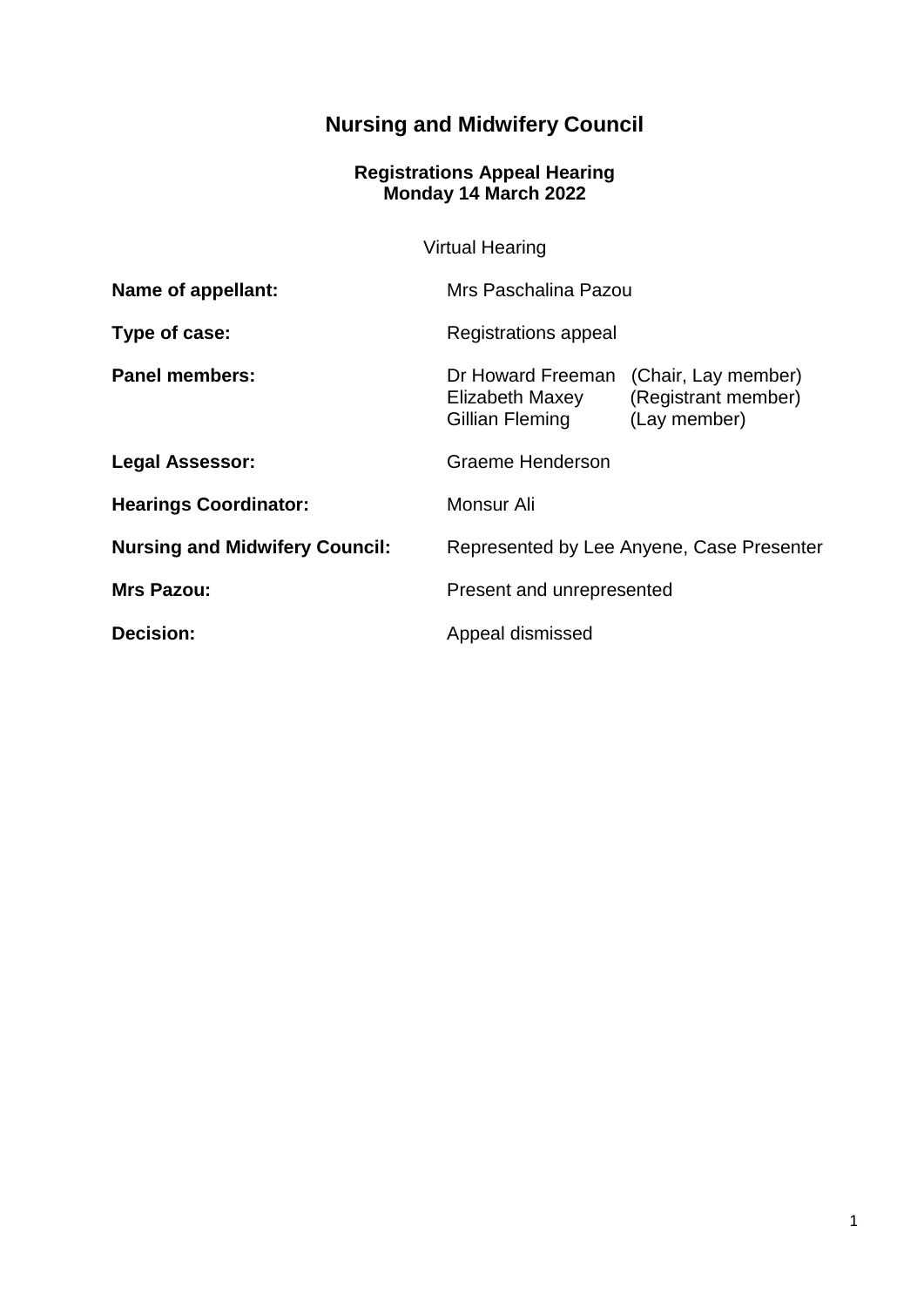## **Decision and reasons**

The panel decided to dismiss your appeal against the decision of the Assistant Registrar of the Nursing and Midwifery Council (NMC).

This appeal is made under Article 37 of the Nursing and Midwifery Order 2001 (the Order). You appealed the decision of the Assistant Registrar on 19 September 2021. The documents you had submitted were considered by the Assistant Registrar who was unable to determine whether your qualification met the requirements for registration as a Nursing Associate. You were therefore required by the NMC to undergo compensation measures in the form of an Aptitude test to become eligible to apply to be entered on the Nursing Associate Register.

In reaching its decision, the panel considered all of the evidence in this case, as well as your submissions, and those of Mr Anyene on behalf of the NMC.

### **Background**

You first applied to be entered on the Nursing Associate Register on 15 February 2020, having obtained a Nursing Assistant qualification in Greece in 1992.

The Assistant Registrar refused your application. This is because as a tool for assessing whether an applicant's qualification meets the NMC's Nursing Associate standards, it requires education providers to complete a detailed form about their qualification. This is called a 'Nursing Associate Qualification Information Form' (the NAQI Form) but your education provider had closed and its successor did not complete and return the NAQI form. Therefore, this was not available to the NMC when considering whether your qualification met the required standards. Instead, you submitted the following documents in support of your application:

i. Evidence of qualification (Greek version with English translation). ii. Letter from the Hellenic Republic Ministry of Health confirming they cannot complete the qualification information form.

iii. Extracts from the Government Gazette of The Hellenic Republic.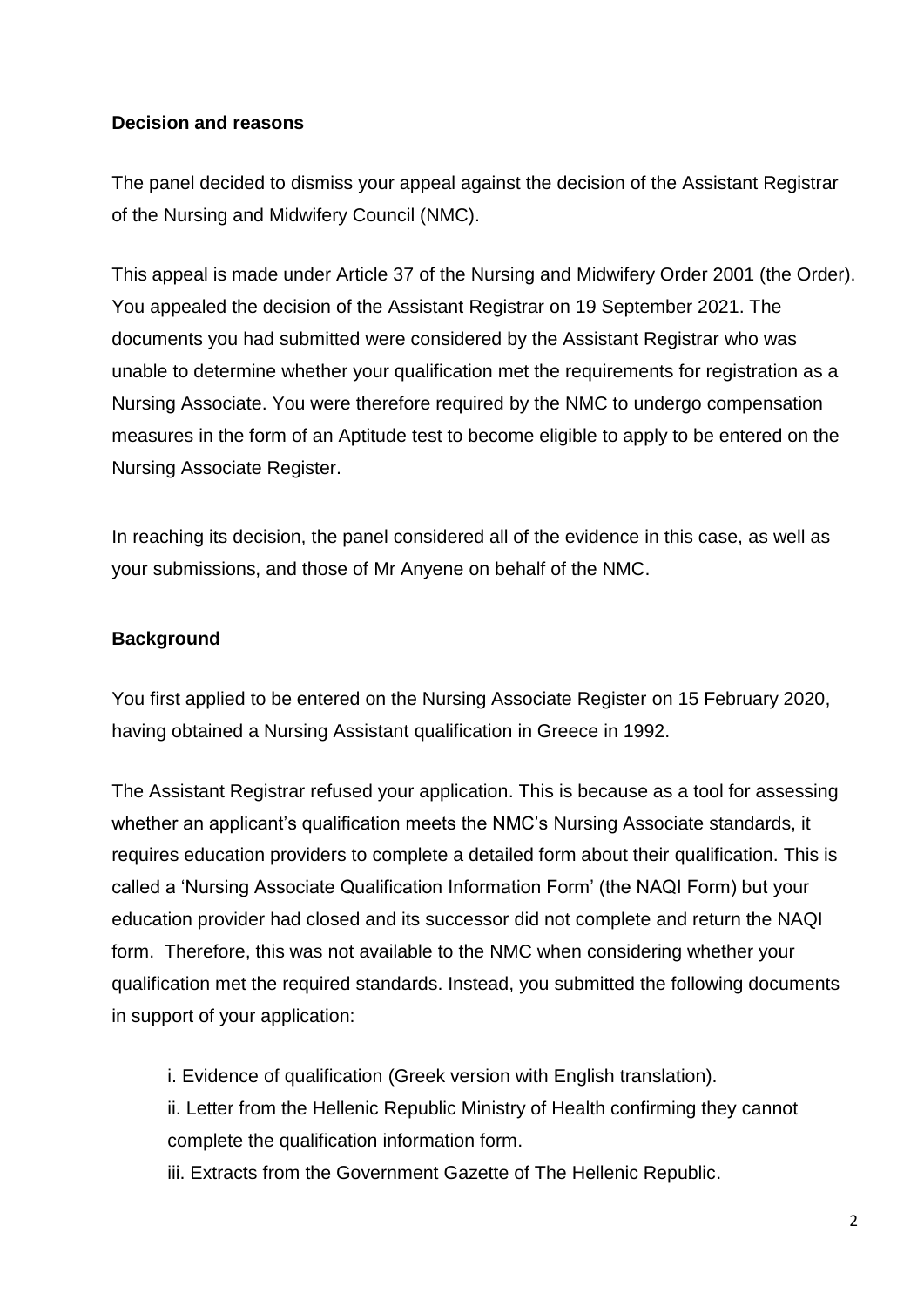iv. Hellenic Republic (competent authority) - Certificate of license to practise as an Assistant Nurse in Greece (with English translation). v. Email communication between the Appellant and Head of Secretariat Department.

A letter, dated 23 August 2021 was sent to you advising you of the Assistant Registrar's decision.

On 19 September 2021 you appealed the decision of the Assistant Registrar in a Notice of Appeal (NOA).

## **Submissions**

Mr Anyene outlined the background to the case. He submitted that the documentation you submitted in order to demonstrate that you have the necessary qualification to join the Nursing Associate Register as a Nursing Associate did not verify that this was equivalent to those that are required by the NMC. This is because the NMC could not determine that your qualification that you completed in Greece meets the requirements of a Nursing Associate here in England as your education provider did not complete and return the NAQI Form. Mr Anyene further submitted that your education provider stated that the relevant file which consists of your training and learning record is no longer available.

Mr Anyene invited the panel to carefully review all of the documentation before it, including your oral submission and decide if you have demonstrated that you have met the NMC's requirements to be admitted on to the Nursing Associate Register.

You told the panel that you qualified as an Assistant Nurse in 1992 and as part of your training you had worked in hospitals for two years. You said you administered medication, cared for patients and carried out various duties which are very similar to those that are required of a Nursing Associate. You also told the panel that from 1992 to 1994 you worked in a private company as an Assistant Nurse for those two years following qualification.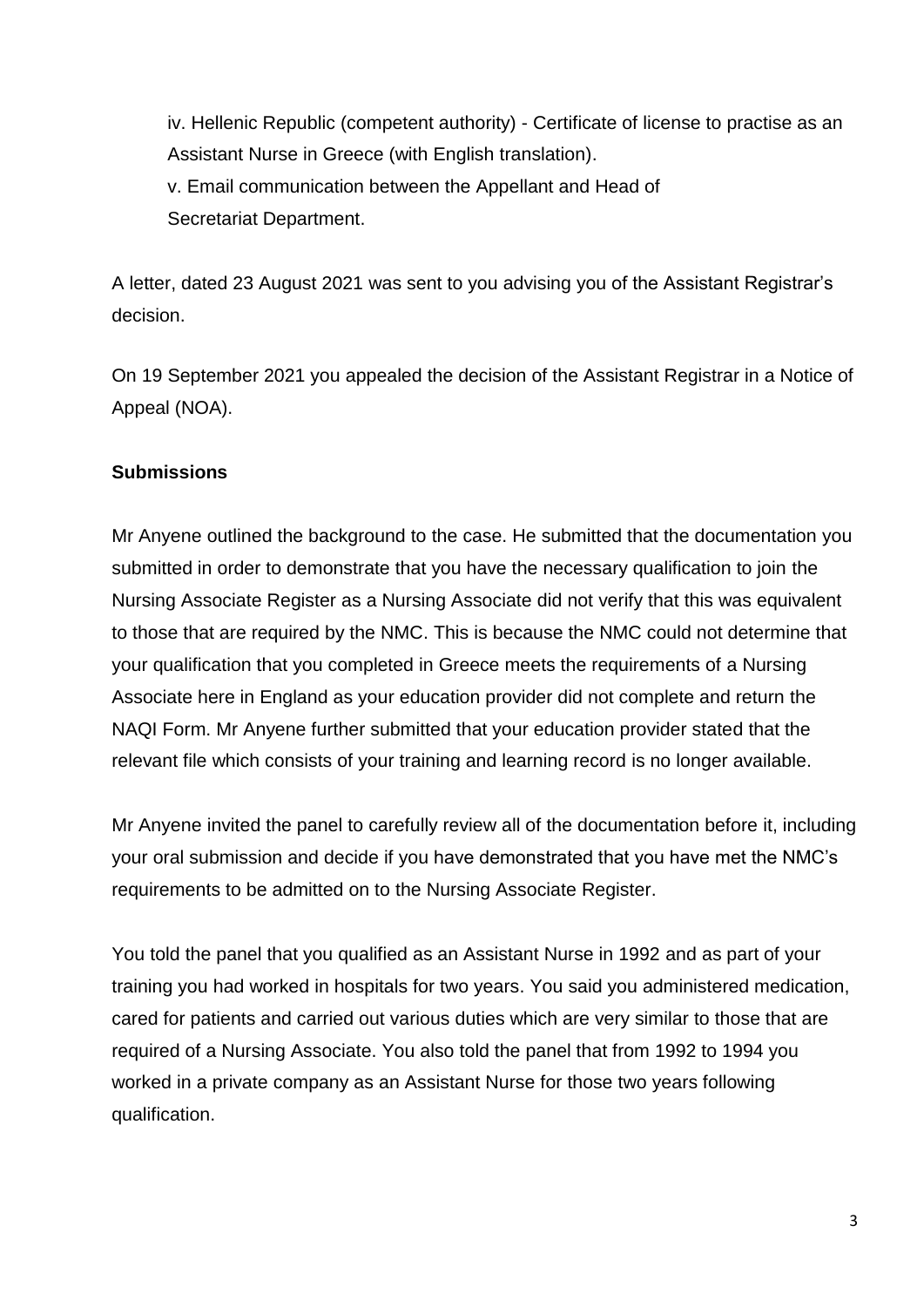You told the panel that from 2015 you have been working as a *"Rapid Responder"* in England. You stated that you cover emergencies, caring for clients, carrying out medicine administration and you move and manually handle patients. You said that this work was not in a registered healthcare role.

You told the panel that part of the reasons why you could not get all the necessary documents requested by the NMC was because during the pandemic you were working continuously, without a day off, for up to 20 weeks, thus you could not go to Greece to get the papers.

You provided a translated certificate from Hellenic Republic region of Central Macedonia Metropolitan unit of Thessaloniki General Directorate of Public Health and Social Welfare department of Public Health, dated 3 July 2020. You submitted that this certificate is the proof that you have completed the relevant degree which satisfies the requirement to be admitted on to the Nursing Associate Register.

You told the panel that in Greece an Assistant Nurse and a Nursing Associate is the same. You informed the panel that you had undertaken a Level 2 NVQ in Health and Social Care and are currently studying for a masters degree in dementia at Hull University. You therefore submitted that you have the necessary qualification and the experience to be a Nursing Associate and invited the panel to allow your appeal.

The panel accepted the advice of the legal assessor.

## **Panel's decision**

In reaching its decision, the panel considered all of the evidence in this case, as well as your submissions and those of Mr Anyene. The panel gave particular consideration to the documents you provided and upon which you rely to establish you have the necessary qualification to be admitted to the Nursing Associate Register under the EU Directive 2005/36/EC (the Directive) without having to undergo an aptitude test.

The panel had regard to the reasons set out in the Assistant Registrar's decision and the requirements set down in the Directive.